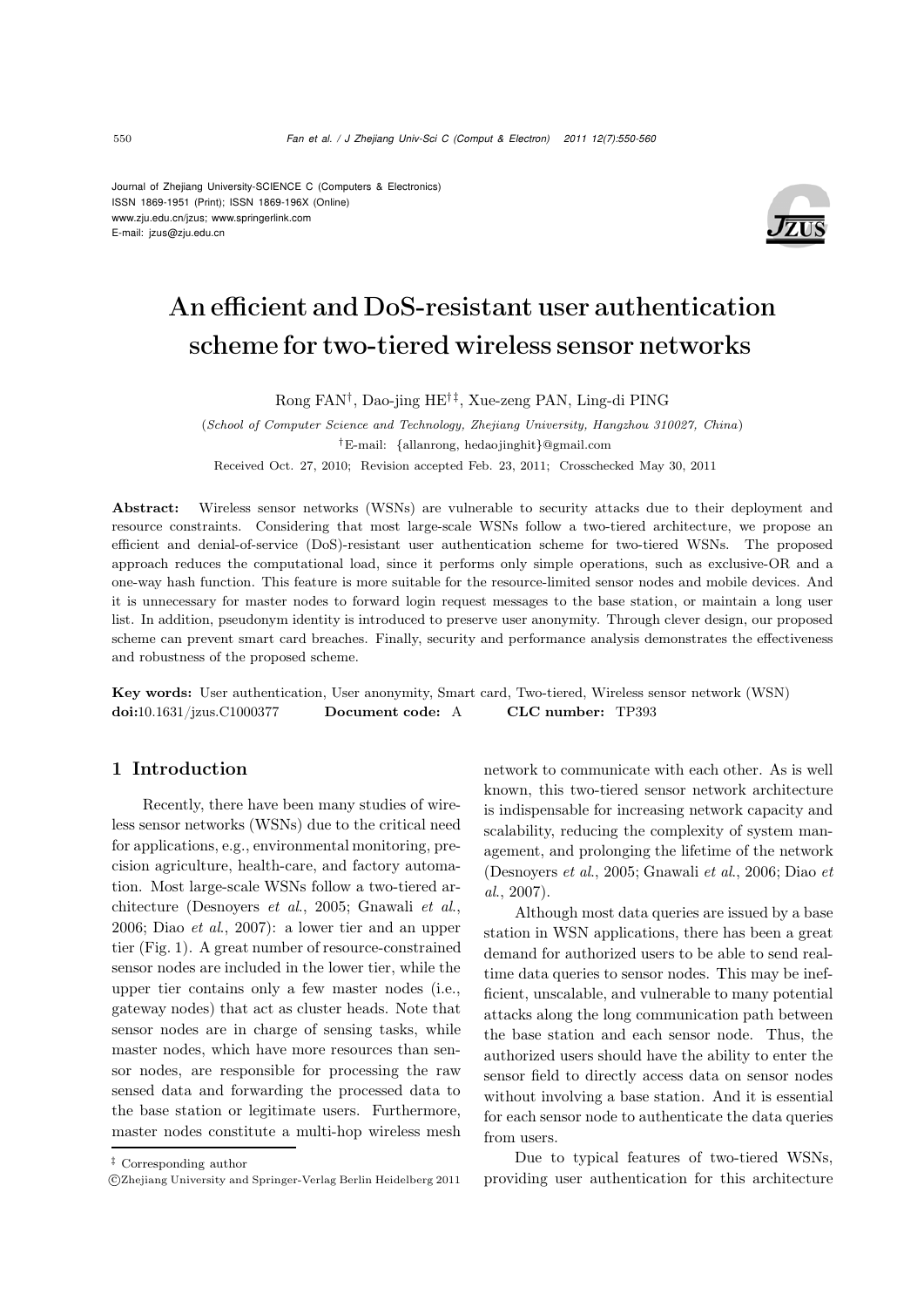

Fig. 1 Architecture of an abstract two-tiered sensor network

brings challenges. On the one hand, sensor nodes in WSNs are limited in computation, storage, and energy resources. Thus, asymmetric cryptography (e.g., the signature schemes based on RSA or ECC) is often too expensive for many applications. Therefore, symmetric cryptographic (e.g., DES and AES) and one-way hash (e.g., MD5, SHA-1, and SHA-2) operations are more suitable for WSNs. On the other hand, the sensor nodes can be easily captured by the intruder, since WSNs are deployed in a hostile environment. Thus, all the secret information stored in sensor nodes is exposed to the intruder.

In practice, a large-scale WSN may have tens of thousands of users. To reduce the communication load between the base station and master nodes, each master node may have to maintain a long user list. Although the master nodes can provide stable network services through this method, it is too expensive in terms of storage and management. Meanwhile, there is a growing requirement of protecting users' anonymity. If the users' personal information is stored in the master nodes, the intruder can obtain this from compromised master nodes. Although anonymity is widely considered to be an important right in the literature, it is difficult to preserve user anonymity due to the open wireless communication environment.

A smart card is any pocket-sized card with embedded integrated circuits that can process and store data, and communicate with a terminal via radio waves (http://en.wikipedia.org/wiki/Smart\_card). Das (2009) applied smart cards to store registration information, validate the user's identity and password, and issue the login message to the gateway node that the user wants to login. Note that malicious parties may obtain the sensitive information stored in the smart card. One example is that an intruder successfully cracks the smart card that was lost by the user, and obtains security information via an illegal card reader or device. With the information stored in the smart card and the messages intercepted during the previous login transactions, the intruder can repeatedly guess the user's password via an offline hacking program. If an intruder acquires the correct user password by decrypting the information stored in the smart card, he/she can pass the authentication process and obtain this user's privilege (Fan *et al*., 2005). Recently, a set of user authentication protocols has been proposed for sensor networks (Benenson *et al*., 2005; Wong *et al*., 2006; Das, 2009; He *et al*., 2010). However, these user authentication protocols are not suitable for two-tiered WSNs. More details of these schemes will be provided in Section 2. In addition, relevant studies have been carried out by Shi *et al*. (2009) and Zhang *et al*. (2009), which focused mainly on ensuring secure range queries in event-driven two-tiered sensor networks, offering data confidentiality, and allowing the network owner to verify whether a query result is authentic and complete (Shi *et al*., 2009). However, these two studies did not address the problems of user authentication in two-tiered WSNs.

In this paper, we propose a new user authentication protocol, which employs only exclusive-OR operations and a one-way hash function. This feature makes our proposal more suitable for large-scale resource-limited sensor networks. The proposed scheme uses data tables of warrants to achieve user anonymity, and is secure against replay attacks, impersonation attacks, denial-of-service (DoS) attacks, and other network attacks. To ensure that our proposal is secure, the model checking tool AVISPA (automated validation of Internet security protocols and applications) (http://www.avispa-project.org) is applied. By examining all possible execution traces of our proposal in the presence of a Dolev-Yao intruder (Dolev and Yao, 1983), it is shown that the scheme is trustworthy to enforce its security guarantees.

# 2 Related work

As far as we know, the design of an efficient user authentication for WSNs has not been addressed adequately, owing to the open nature of wireless com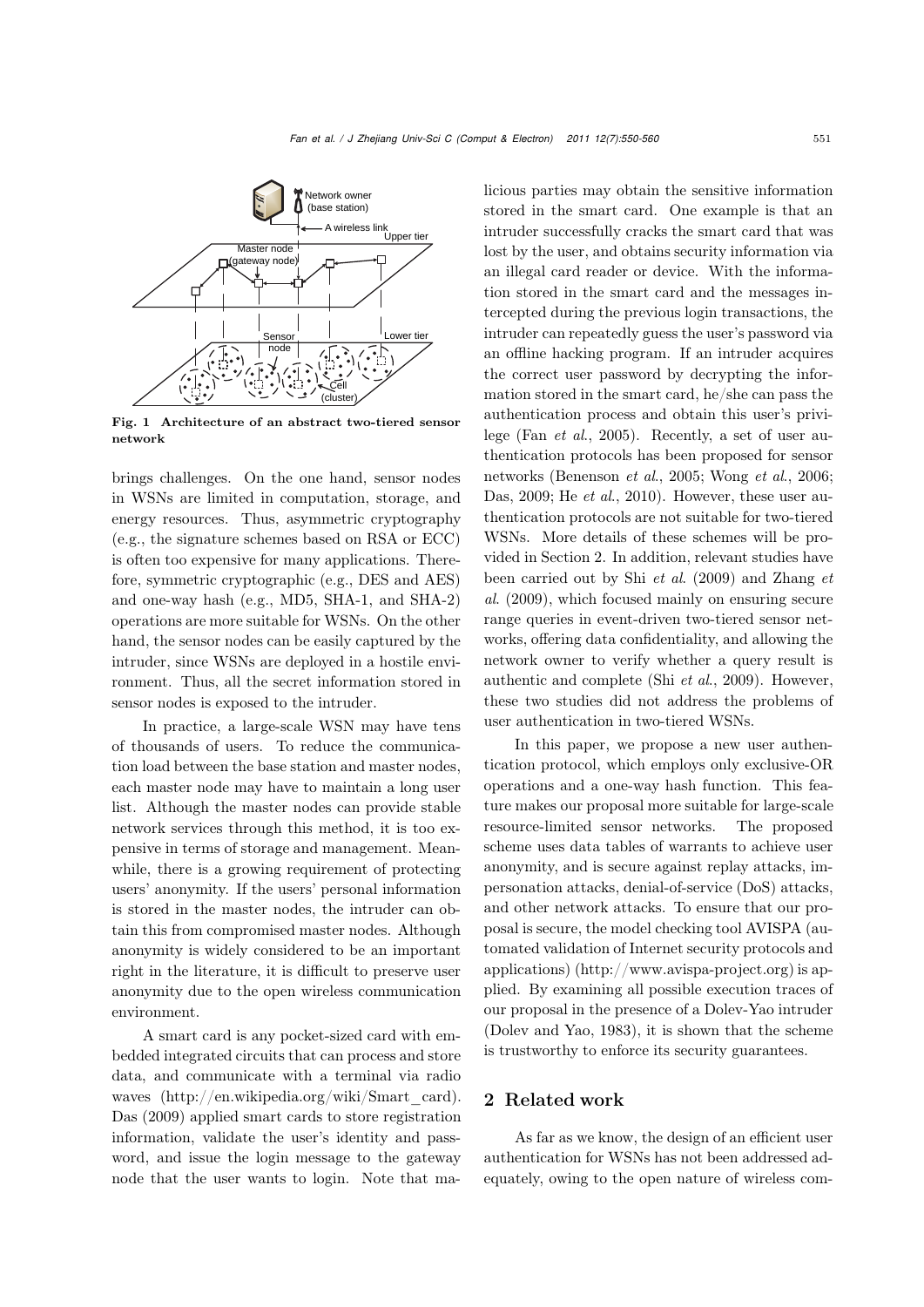munication and the limited resources of sensor nodes. In particular, to the best of our knowledge, there has been no user authentication scheme for two-tiered WSNs. Moreover, with the disclosure of a user's real identity, unauthorized entities are permitted to track his/her moving history and current location. Therefore, user anonymity has captured more and more attention from researchers in wireless communication protocols. We review the user authentication schemes for wireless communication below.

# 2.1 User authentication schemes for the global mobility network

In the literature, there have been some studies on smart card based user authentication schemes for wireless communication (Lee *et al*., 2006; Tsai, 2008; Wu *et al*., 2008; Hsiang and Shih, 2009; Liao and Wang, 2009; He *et al*., 2011). A light-weight and efficient authentication scheme was presented in Lee *et al*. (2006). There are some security weaknesses in Lee *et al*. (2006), however, and a modified version was proposed in Wu *et al*. (2008) to overcome them. Compared with other authentication schemes, there are mainly three advantages in these two schemes (Lee *et al*., 2006; Wu *et al*., 2008). Firstly, they require simple operations on a mobile user's smart card, such as symmetric encryption/decryption and hash function operation. Secondly, they take only one round of login message exchange between a mobile user and a visited network, as well as between the visited network and home network. Thus, these protocols totally require only four message exchanges. Thirdly, these protocols implement the one-time key between the mobile user and the visited network. Thus, their realizations are simple and reliable for wireless communication. However, three recent studies (Lee *et al*., 2009; Xu and Feng, 2009; Zeng *et al*., 2009) reported that the schemes of Lee *et al*. (2006) and Wu *et al*. (2008) cannot provide user anonymity. In particular, an intruder who has registered as a user of a home agent can obtain the identities of other users as long as they have registered at the same home agent. Later, Hsiang and Shih (2009) proposed an improved version to overcome the shortcomings of Liao and Wang (2009). He *et al*. (2011) showed that the protocol of Hsiang and Shih (2009), however, is still vulnerable to the masquerade attacks when the secrets stored in the smart card are used by the intruder. On the basis of above studies, we have

proposed a strong user authentication scheme with a smart card for a wireless communication network (He *et al*., 2011). The protocol is the first user authentication scheme for the global mobility network that can prevent a smart card security breach.

## 2.2 User authentication schemes for wireless sensor networks

In the literature, there have been many studies on user authentication schemes for WSNs. Solutions for user authentication with smart cards were firstly proposed in Chang and Wu (1991). The base station or authentication server issues a smart card to a user who registers in the system. Later, each user possesses the smart card for login to any foreign network. Due to tamper-resistance and convenience in managing passwords, smart card based authentication is one of the most effective methods for user authentication and secret session key establishment (He *et al*., 2011). A number of user authentication schemes using smart cards can be found (Hwang and Li, 2000; Awasthi, 2004; Awasthi and Lal, 2004; Das *et al*., 2004; Lee *et al*., 2005). The scheme of Hwang and Li (2000) adopts El-Gamal encryption, which uses a pair of asymmetric keys for encryption and decryption. However, the scheme can be broken by creating a valid pair of the user's identity and password without knowing the secret key of the system (Wong *et al*., 2006). A malicious user can impersonate another legitimate user by means of the shortcoming. Further, this protocol is not suitable for resource-limited devices in WSNs. To address these problems, Benenson *et al*. (2005) implemented a user authentication based on elliptic curve cryptography (ECC) with the redundancy to withstand the node capture. ECC signature is implemented on sensor nodes, and thus it is not applicable to the large-scale sensor network, since ECC needs more resources than the symmetric key scheme. Das (2009) proposed a two-factor user authentication protocol using only hash function operations. He *et al*. (2010) have shown that this protocol is insecure, however, for insider attacks and impersonation attacks, and proposed an improved version to remedy these security weaknesses.

On the other hand, dynamic ID-based user authentication schemes are also widely used for WSNs. Das *et al*. (2004) proposed a dynamic ID-based scheme based on the strong-password authentication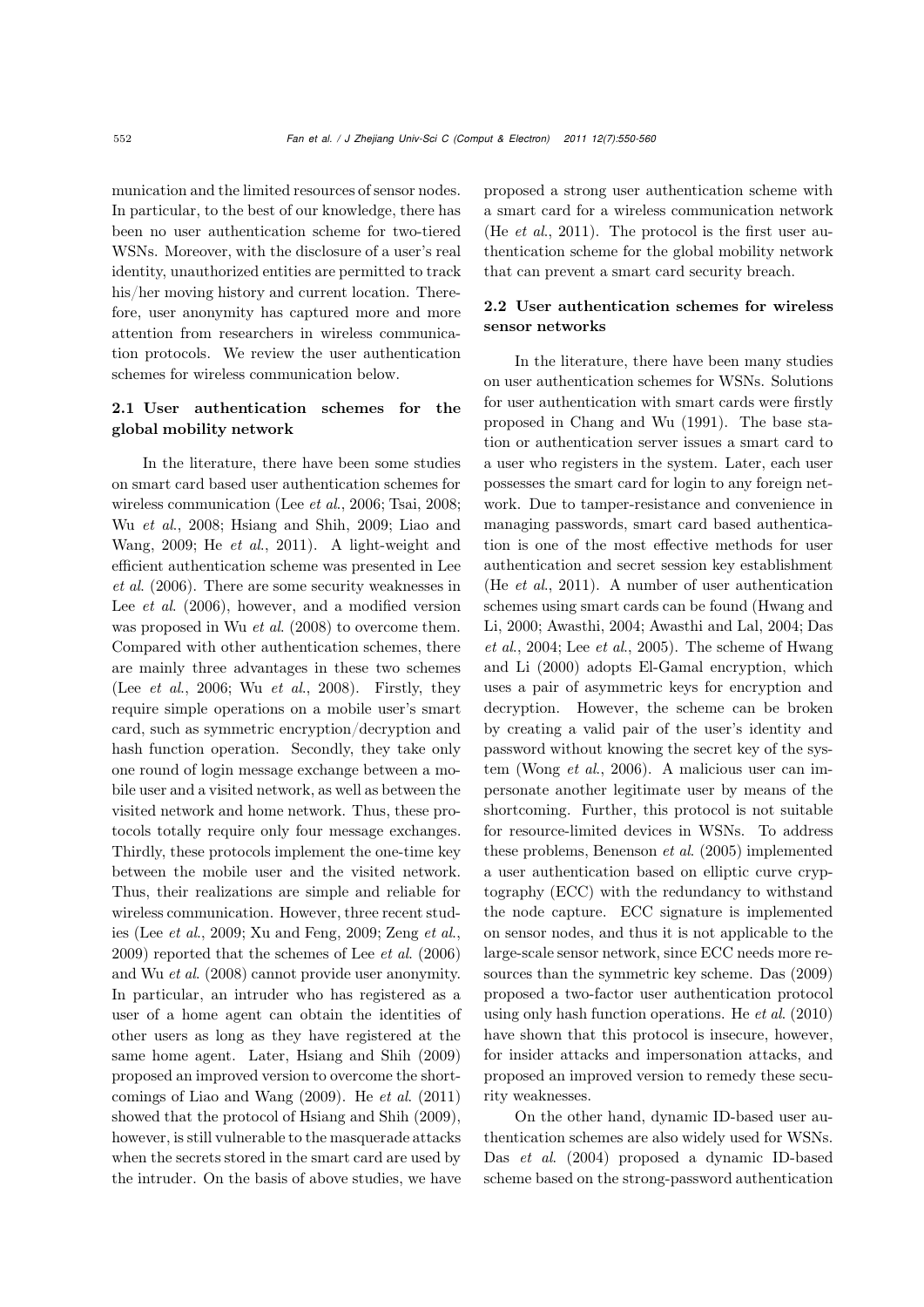approach. The network users can change their identities and passwords freely in their scheme, and it is unnecessary to assign a password for a certain user. This feature has been incorporated into subsequent user authentication schemes for WSNs as well. The scheme of Das *et al*. (2004) was claimed to be secure against ID-theft, and able to resist replay attacks, forgery attacks, and insider attacks. However, it was later found to have loopholes in the process of password verification (Awasthi, 2004). These flaws are already enough to make the whole system insecure, as an intruder can use any random password to log into the system. Later, Wong *et al*. (2006) proposed a light-weight user authentication just based on exclusive-OR operations and a one-way hash function. However, He *et al*. (2010) found that the user identity is exposed to everyone, and anyone can trace the user's activity in login and authentication phases.

To the best of our knowledge, no user authentication scheme has been proposed for two-tiered WSNs. Moreover, none of the protocols mentioned above are suitable for two-tiered WSNs.

# 3 Network and intruder models

## 3.1 Network model

We assume that a large-scale two-tiered WSN is deployed over a region, which contains thousands of resource-poor sensor nodes and relatively few resource-rich master nodes. As shown in Fig. 1, the network region is partitioned into several physical cells, each consisting of one master node and many sensor nodes. We follow the conventional assumption that all the nodes know which cell they belong to. And the sensor nodes in each cluster need only to transfer data to the corresponding cluster head (i.e., master node) through one-hop.

Compared to normal sensor nodes, master nodes are assumed to have abundant resources in storage, energy, and computation, and they form a multihop wireless mesh network via relatively long-range, high-rate radios, such as  $802.11b$  and  $802.11g$ . On the contrary, sensor nodes are constrained in resources, and they communicate with neighbor nodes via low-power, low-rate, and short-distance radios such as 802.15.4. Moreover, considering that WSNs are deployed in the hostile environment, before sending the data queries, network users have to register to the network owner.

# 3.2 Intruder model

We assume that an intruder can launch outsider and insider attacks. In outsider attacks, an intruder may launch arbitrary attacks such as physical-layer jamming, passive eavesdropping, and bogus-message injection to disturb sensor network operations, for which we resort to existing elegant defenses (Eschenauer and Gligor, 2002; Du *et al*., 2003; Liu and Ning, 2003; Lazos and Poovendran, 2004; Zhang *et al*., 2006; Zhou and Fang, 2007; Zhou *et al*., 2007; Ren *et al*., 2008; He *et al*., 2009). In insider attacks, an intruder can compromise a number of master nodes and sensor nodes. Once compromising a master/sensor node, the intruder can access all secret information stored there; afterward, the compromised master/sensor nodes can be used to inject the forged data packets, or return juggled and/or incomplete data in response to user queries. In this study, we focus mainly on user authentication on the sensor nodes side. That is, we deal with how to authenticate a registered user for all sensor nodes.

# 4 The proposed user authentication scheme

In this section, we propose an efficient and denial-of-service (DoS)-resistant user authentication scheme for two-tiered WSNs. Under the network model mentioned in Section 3, the WSN can be divided into a number of cells (i.e., clusters) to enhance its flexibility and energy conservation. Each cluster is administered by a master node (i.e., gateway node). Legitimate users can access a cell in the WSN by their access devices (e.g., PDA, mobile phone, laptop). The devices are assumed to have the ability to perform computational operations and communicate with sensor or master nodes. Considering that WSNs are deployed in the hostile environment, before sending the data queries to nodes, the network users have to register with the network owner. Our main idea is that each user will receive a warrants data table in the registration process. The table includes the certificates of each cell that the network user can access. Then, with the help of a smart card, the user can log into the master node and access data from the cell or a sensor node directly. The proposed scheme is divided into three phases: registration, login, and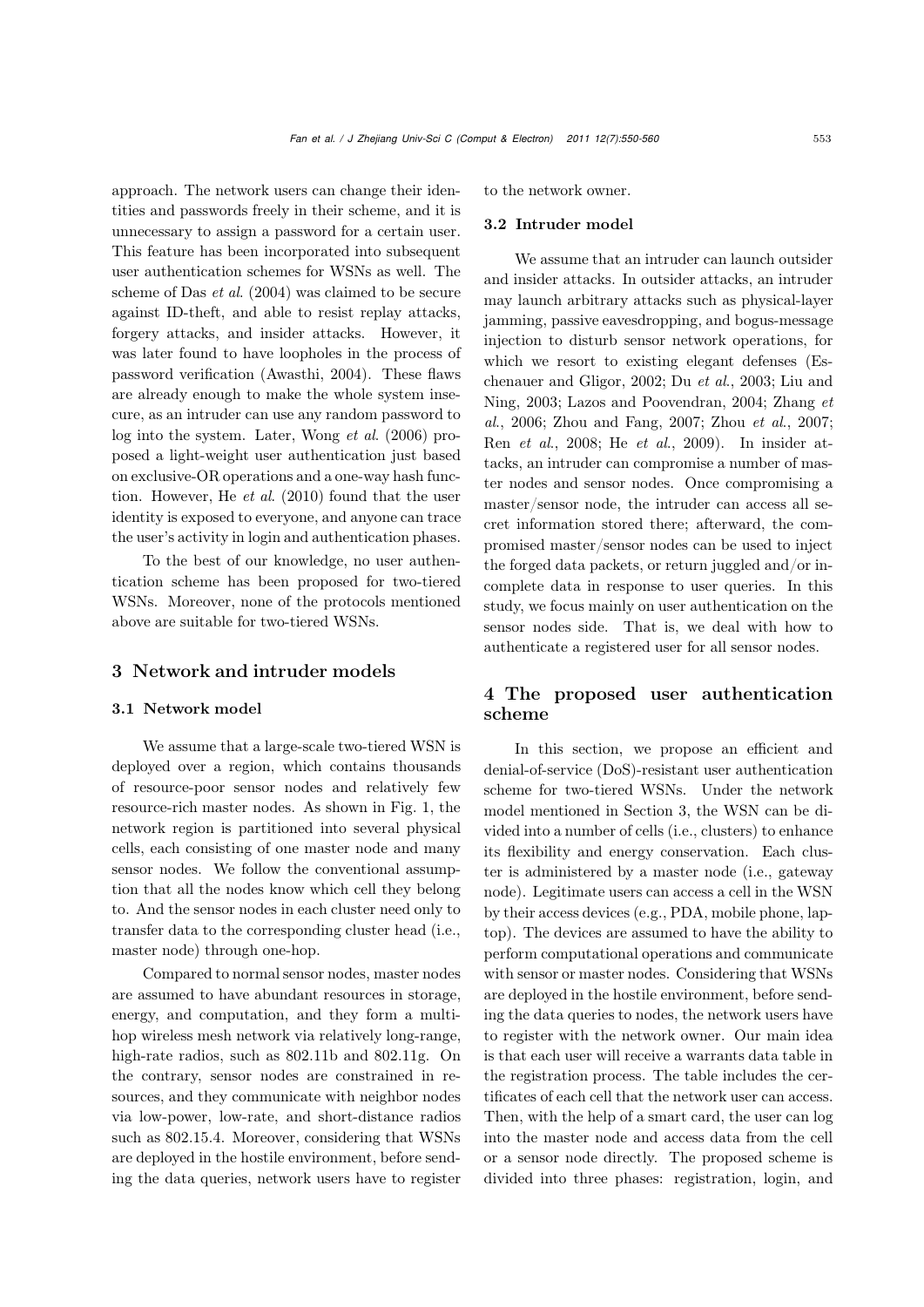authentication. The notations used throughout this paper are shown in Table 1.

Table 1 Notations used in the protocol

| Notation   | Description                                                    |
|------------|----------------------------------------------------------------|
| $U_i$      | The <i>i</i> th user of WSN                                    |
| $MN_i$     | The <i>i</i> th master node of WSN                             |
| BS         | The network owner (base station) of WSN                        |
| $ID_i$     | The identity of $U_i$                                          |
| $PW_i$     | The password of $U_i$                                          |
| X          | The symmetric key of BS                                        |
| $Y_i$      | The secret number shared between BS and MN                     |
| $S_k$      | The secret number shared between MN and                        |
|            | its sensor nodes                                               |
| $N_{ij}$   | The <i>i</i> th user's warrant for the <i>j</i> th master node |
| $h(\cdot)$ | One-way hash function                                          |
| $h^n(m)$   | Operating <i>n</i> -times hash function on message $m$         |

## 4.1 Registration phase

We assume each master node, say  $MN_j$ , has already been deployed in the designated area and shares the secret number  $Y_j$  with the base station, say BS; meanwhile, each sensor node in a cell shares the secret number  $S_k$  with the master node. Suppose a new user  $U_i$  wants to register with the BS for accessing services. The registration phase is as shown in Fig. 2. The details are presented as follows.

Step R1: U*<sup>i</sup>* sends his/her identity ID*<sup>i</sup>* and password PW*<sup>i</sup>* through a secure channel to the base station BS. An example is that  $U_i$  encrypts  $\{ID_i, PW_i\}$ using BS's public key and issues it to BS.

Step R2: To conceal the real identity, we introduce a pseudonym identity RID*<sup>i</sup>* for each user U*i*, which has already been applied in Jiang *et al*. (2006). BS selects a random sufficiently large number  $R_i$  (e.g., 256 bits) and computes  $RID_i$  =  $h(R_i \parallel ID_{\rm BS}) \oplus ID_i \oplus ID_{\rm BS}$ , where  $ID_{\rm BS}$  represents the identity of BS. Then BS calculates the following equations:

$$
A_i = h(X) \oplus h^2(\text{ID}_i || \text{PW}_i),
$$
  

$$
V_i = h^3(\text{ID}_i || \text{PW}_i).
$$

Meanwhile, BS generates a data table including user  $U_i$ 's warrant  $N_{ij}$  (e.g., the network user's permissions, the period of validity, and the master node's identity) for relative master nodes and the value of  $B_{ij} = h(N_{ij} || Y_j) \oplus h(\text{ID}_i || \text{PW}_i)$  (Table 2). Note that  $U_i$  may not need to access all of the cells in the WSN, and the warrant table can restrict users as to which cell they can login. In this way, it is unnecessary for each master node to maintain a long user list.

Step R3: The information of  $\{RID_i, R_i\}$  is added into the registration database in the BS, and BS does not record any information about  $U_i$ 's password. With this approach we can conceal the real identity ID*<sup>i</sup>* and provide identity anonymity for users without increasing the computation complexity. Then BS personalizes a smart card with the parameters  $h(\cdot)$ , RID<sub>i</sub>,  $V_i$ ,  $A_i$ , and the data table of warrants  $\{N_{ij}, B_{ij}\}$ . Note that the argument  $N_{ij}$ is fixed-size in our scheme (e.g., 88 bits including 8 bits of the network user's permissions, 64 bits of the period of validity, and 16 bits of the master node's identity). The size of  $B_{ij}$  is also fixed since it is a hash value (e.g., 256 bits). Thus, the total size of each warrant is 344 bits, and the whole table will not exceed 42 KB if there are 1000 master nodes. Considering the small size of the warrant table, most mobile devices (e.g., smart card and PDA) have sufficient space to store it. Finally, the BS sends the personalized smart card to  $U_i$  in a secure manner.



Fig. 2 The registration phase of the proposed scheme

Table 2 An example of the data table of user  $U_i$ 

| $N_{ii}$ | $B_{i,i}$                                          |
|----------|----------------------------------------------------|
| $N_{11}$ | $B_{11} = h(N_{11}    Y_1) \oplus h(ID_1    PW_1)$ |
| $N_{12}$ | $B_{12} = h(N_{12}  Y_2) \oplus h(ID_1  PW_1)$     |
| $N_{13}$ | $B_{13} = h(N_{13}  Y_3) \oplus h(ID_1  PW_1)$     |
| $N_{14}$ | $B_{14} = h(N_{14}  Y_4) \oplus h(ID_1  PW_1)$     |
| $N_{15}$ | $B_{15} = h(N_{15}  Y_5) \oplus h(ID_1  PW_1)$     |
| $\cdots$ | $\cdots$                                           |

## 4.2 Login phase

When user  $U_i$  wants to acquire sensed data, he/she needs to insert the smart card into a terminal, and input ID*<sup>i</sup>* and PW*i*. The smart card computes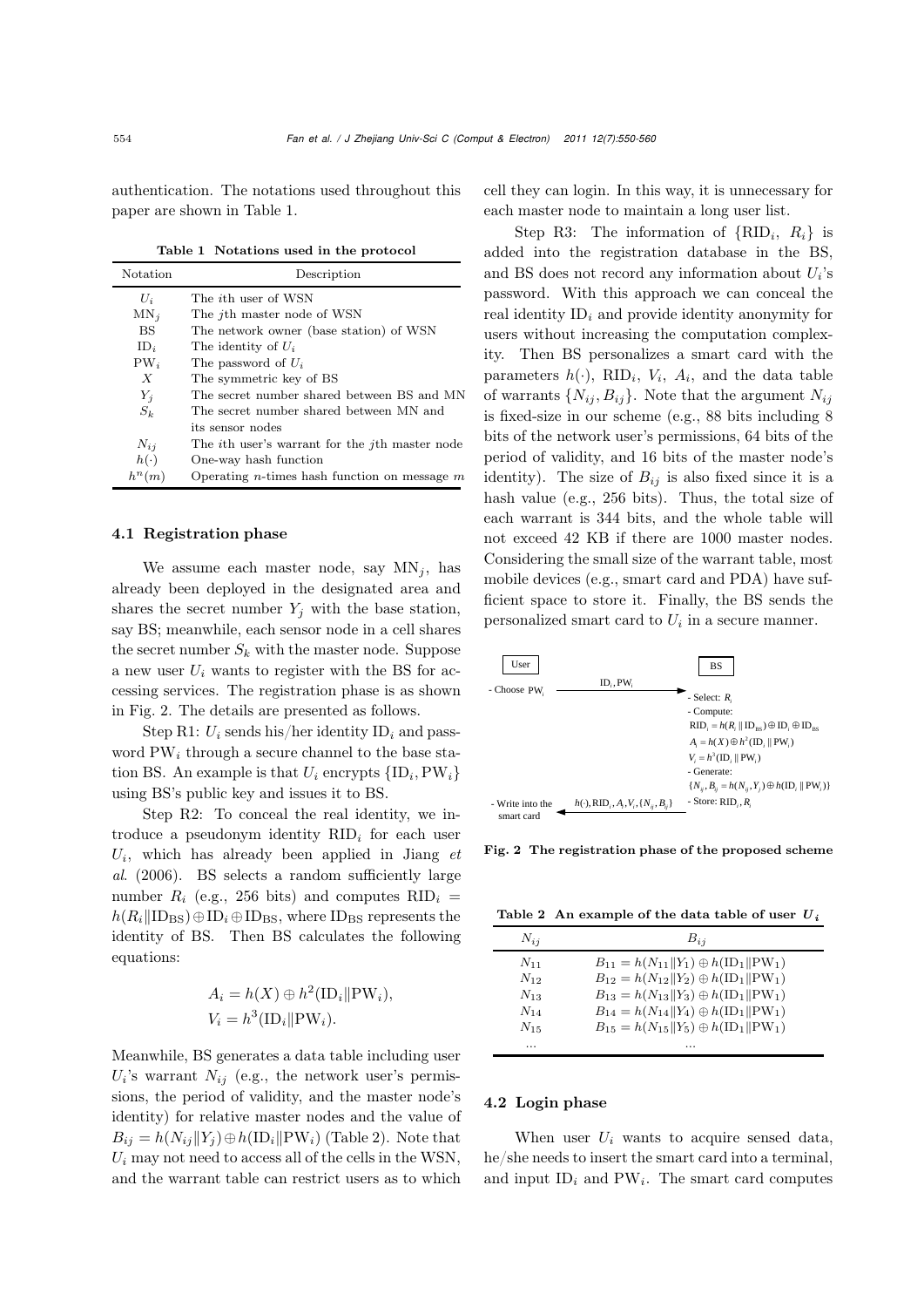the value of  $h^3(\text{ID}_i||\text{PW}_i)$ , and compares the result with the stored  $V_i$ . The steps to be performed in this phase are detailed as follows.

Step L1:  $U_i$  keys  $ID_i^*$  and  $PW_i^*$ . Note that the smart card issued by BS has been inserted into the user's mobile devices.

Step L2: The smart card computes  $V_i^*$  =  $h^3(\text{ID}_i^* \| \text{PW}_i^*),$  and checks whether  $V_i^*$  and  $V_i$  are equal or not. If yes, the legitimacy of the user can be assured and the phase proceeds to the next step. Otherwise, end this phase.

Step L3: U*<sup>i</sup>* chooses which master node to login, and the smart card reads corresponding values of the master node:  $\{N_{ij}, B_{ij}\}$ . Then it computes the following equations:

$$
TK_i = h((B_{ij} \oplus h(\text{ID}_i || \text{PW}_i)) || T)
$$
  
=  $h(h(N_{ij} || Y_j) || T),$   

$$
SID_i = RID_i \oplus h((A_i \oplus h^2(\text{ID}_i || \text{PW}_i)) || T)
$$
  
=  $RID_i \oplus h(h(X) || T),$ 

where  $T$  is the time-stamp of  $U_i$  generating the login message.

Step L4: The smart card computes  $C_1$  =  $\text{SID}_i \oplus \text{TK}_i$  and  $C_2 = h(\text{TK}_i \|\text{SID}_i\| N_{ij} \| T)$ , and sends the message  $\{N_{ij}, C_1, C_2, T\}$  to the master node. Meanwhile, the smart card erases ID*i*, PW*i*,  $\text{SID}_i$ ,  $h(N_{ij}||Y_j)$ ,  $h(\text{ID}_i||\text{PW}_i)$ , and  $h^2(\text{ID}_i||\text{PW}_i)$ from its memory, and records the last login timestamp T in the mobile device's cache.

#### 4.3 Authentication phase

Upon receiving the message  $\{N_{ij}, C_1, C_2, T\}$  at time  $T^*$ , the master node authenticates  $U_i$  by the following steps.

Step A1: Validate T. If  $T^* - T \leq \Delta T$  holds, the master node proceeds to the next step, where  $T^*$ indicates the time-stamp when the master node MN*<sup>j</sup>* receives the login message.

Step A2: Compute  $\mathrm{TK}_i^* = h(h(N_{ij}^*||Y_j)||T)$ , where  $Y_i$  is the pre-shared key between  $MN_i$  and BS. Furthermore, the master node computes the shadow identity  $\text{SID}_i^* = C_1 \oplus \text{TK}_i^*$  and  $C_2^* =$  $h(\text{TK}_i^* \| \text{SID}_i^* \| N_{ij} \| T)$ . If  $C_2^* = C_2$ , the master node accepts the login request. Otherwise, the master node simply rejects the login request.

Step A3: After accepting the login request, the master node stores  $\{\text{SID}_i, T\}$  for the subsequent operation. Note that  $MN_j$  can report  $U_i$ 's abnormal behaviors to BS; meanwhile, BS can collect the data of  $U_i$ 's usage information in each  $MN_i$  for pricing. If BS receives the message  $\{\text{SID}_i, T\}$  sent by a master node, it can calculate  $\text{RID}_i^* = \text{SID}_i \oplus h(h(X) \| T)$  and reveal the real identity of the network user  $U_i$  (i.e.,  $\text{ID}_i$ ) by computing  $\text{ID}_i = \text{RID}_i \oplus \text{ID}_{\text{BS}} \oplus h(R_i \|\text{ID}_{\text{BS}}).$ 

Step A4: The master node computes the temporary authentication key  $TKM_i =$  $h(h(N_{ij}||Y_j)||\text{SID}_i||T_{MN})$  for the network user  $U_i$ , where  $T_{MN}$  is the time-stamp of the master node MN*<sup>j</sup>* generating the message, and selects the random number K to generate session key  $Key = h(S_k || K)$ . Afterwards, the master node calculates the following equations:

$$
D_1 = \text{Key} \oplus \text{TKM}_j,
$$
  

$$
D_2 = h(\text{Key} || \text{TKM}_j || T_{\text{MN}}),
$$

and sends the message  $\{D_1, D_2, T_{MN}\}\$  back to user  $U_i$ . Meanwhile,  $MN_j$  issues a random number  $K$  to its sensor nodes, which is included in  $\{K, T_{\text{MN}}, h(K\|T_{\text{MN}}\|$ Then the sensor node computes the hash value of  $\{K \| T_{MN} \| S_k^* \}$ , where  $S_k^*$ is the secret number shared between MN and its sensor nodes. If the hash value is equal to the one included in the message, the sensor node can obtain the session key by computing  $Key = h(S_k || K)$ . Thus, an authenticated user can send queries to either master nodes or sensor nodes.

Step A5: Upon receiving the message issued by the master node  $MN_j$ , the smart card checks the time-stamp as in Step A1. Then the smart card requires the network user to re-enter his/her identity and password for verification. If it is correct, the smart card will recalculate  $h(N_{ij}||Y_j)$  and  $\text{SID}_i$  as in Step L3. As the last login time-stamp  $T$  has recorded in the cache,  $h(N_{ij}||Y_j)$  and  $\text{SID}_i$  are easily calculated. Finally, the smart card calculates  $\text{TKM}_{j}^* =$  $h(h(N_{ij}||Y_j)||\text{SID}_i||T_{\text{MN}})$  and  $\text{Key}^* = D_1 \oplus \text{TKM}_j^*$ . If  $D_2^*$  (=  $h(\text{Key*}||\text{TKM}_j^*||T_{MN})$ ) is equal to  $D_2$  which is included in the message, the network user  $U_i$  accepts the session key Key and after that, U*<sup>i</sup>* can send queries and receive sensed data encrypted by Key. Note that all the temporary variables will be removed after the network user logs out the master node.

Fig. 3 shows the login and authentication phases, where MN and SN represent a master node and its sensor nodes, respectively.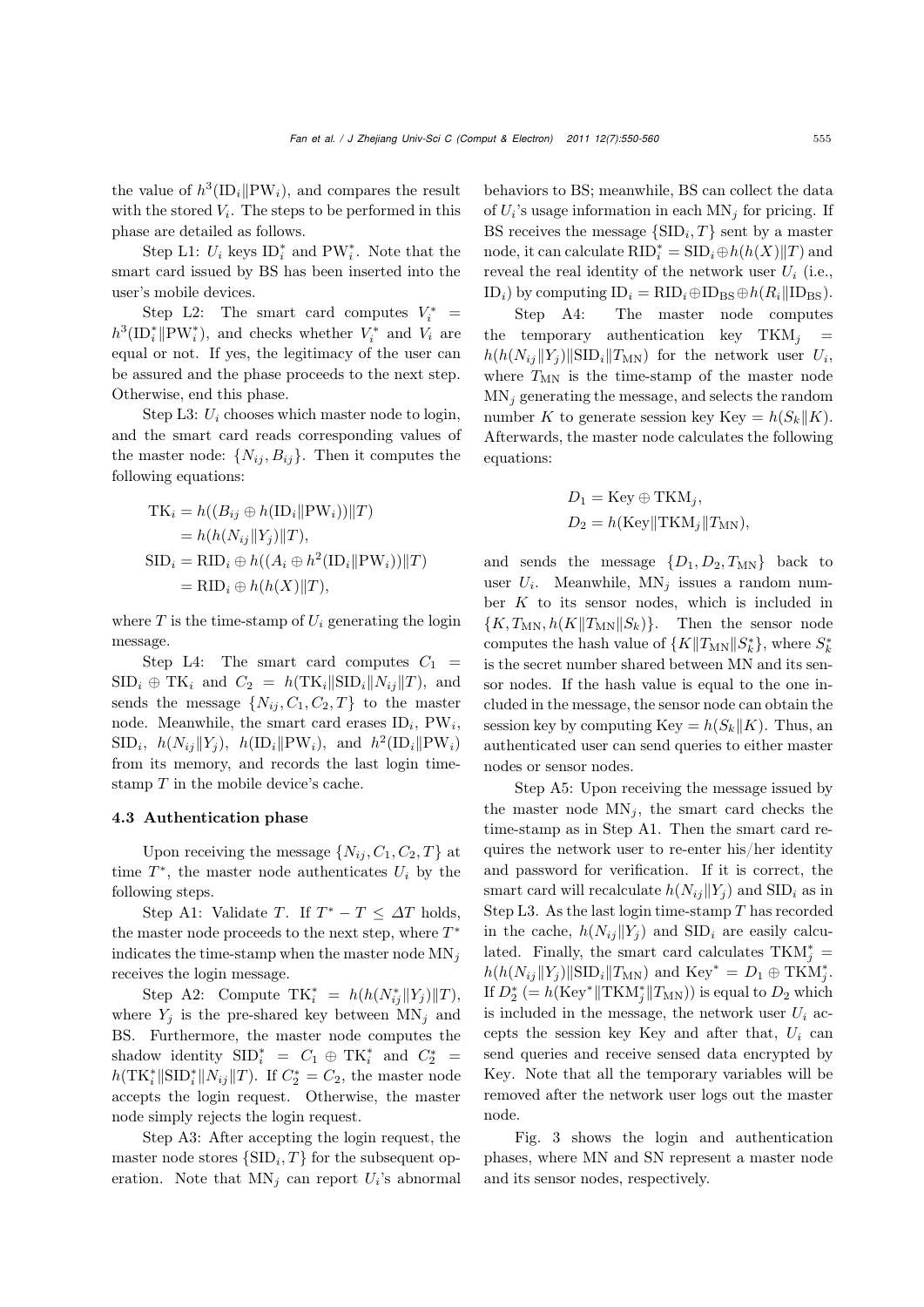| User                                                                                                                                              | MΝ                                                            | SN                                                                                         |
|---------------------------------------------------------------------------------------------------------------------------------------------------|---------------------------------------------------------------|--------------------------------------------------------------------------------------------|
| - Key ID, PW                                                                                                                                      |                                                               |                                                                                            |
| - Compute:                                                                                                                                        |                                                               |                                                                                            |
| $V_i^* = h^3 (ID_i^*    PW_i^*)$                                                                                                                  |                                                               |                                                                                            |
| - Check: $V_i^* = V_i$                                                                                                                            |                                                               |                                                                                            |
| - Search: $N_{ij}$ , $B_{ij}$                                                                                                                     |                                                               |                                                                                            |
| - Compute:                                                                                                                                        |                                                               |                                                                                            |
| $TK_i = h((B_{ii} \oplus h(\text{ID}_{i}    PW_i))    T) = h(h(N_{ii}    Y_i)    T)$                                                              |                                                               |                                                                                            |
| $\text{SID}_i = \text{RID}_i \oplus h((A_i \oplus h^2(\text{ID}_i \parallel \text{PW}_i)) \parallel T) = \text{RID}_i \oplus h(h(X) \parallel T)$ |                                                               |                                                                                            |
| $C_i = \text{SID}_i \oplus \text{TK}_i$                                                                                                           |                                                               |                                                                                            |
| $C_2 = h(TK_i    SID_i    N_{ii}    T)$                                                                                                           |                                                               |                                                                                            |
| $\{N_{ij}, C_1, C_2, T\}$                                                                                                                         |                                                               |                                                                                            |
|                                                                                                                                                   | - Check: $T^* - T \leq \Delta T$                              |                                                                                            |
| - Compute:                                                                                                                                        |                                                               |                                                                                            |
|                                                                                                                                                   | $TK_i^* = h(h(N_{ii}^*    Y_i)    T)$                         |                                                                                            |
|                                                                                                                                                   | $SID_i^* = C_1 \oplus TK_i^*$                                 |                                                                                            |
|                                                                                                                                                   | $C_2^* = h(\text{TK}_i^* \ \text{SID}_i^* \   N_{ij}^* \  T)$ |                                                                                            |
| - Check: $C_2 = C_2^*$                                                                                                                            |                                                               |                                                                                            |
|                                                                                                                                                   | - Store: $\{SID_i, T\}$                                       |                                                                                            |
| - Select: $K$                                                                                                                                     |                                                               |                                                                                            |
| - Compute:                                                                                                                                        |                                                               |                                                                                            |
|                                                                                                                                                   | $Key = h(Sk    K)$                                            |                                                                                            |
|                                                                                                                                                   | $TKM_i = h(h(N_{ii}    Y_i)    SID_i    T_{MN})$              |                                                                                            |
|                                                                                                                                                   | $D_1 = \text{Key} \oplus \text{TKM}$                          |                                                                                            |
|                                                                                                                                                   | $D_2 = h(\text{Key}    \text{TKM}      T_{MN})$               |                                                                                            |
| $\{D_{\!\scriptscriptstyle 1},D_{\!\scriptscriptstyle 2},T_{\scriptscriptstyle \rm MN}\}$                                                         |                                                               | $\{K, T_{\textsc{MN}}, h(K \mid\mid S_{\scriptscriptstyle{k}} \mid\mid T_{\textsc{MN}})\}$ |
| - Check: $T^* - T_{MN} \leq \Delta T$                                                                                                             |                                                               | - Check: $T^* - T_{\text{max}} \leq \Delta T$                                              |
| - Key ID, PW.                                                                                                                                     |                                                               | - Compute:                                                                                 |
| - Check & Recalculate: $h(N_{ii}    Y_i)$ , SID,                                                                                                  |                                                               | $H = h(K    S_{k}^{*}    T_{MN})$                                                          |
| - Compute:                                                                                                                                        |                                                               | $Key^* = h(S_k^*    K)$                                                                    |
| $TKM^*_{i} = h(h(N_{ii}    Y_{i})    SID_{i}    T_{MN})$                                                                                          |                                                               | - Check: $H = h(K    Sk    TMN)$                                                           |
| $Key^* = D_1 \oplus TKM^*$                                                                                                                        |                                                               | - Accept the session key                                                                   |
| $D_{2}^{*} = h(Key^{*}    TKM^{*}    T_{MN})$                                                                                                     |                                                               |                                                                                            |
| - Check: $D_2 = D_2^*$                                                                                                                            |                                                               |                                                                                            |
| - Accept the session key                                                                                                                          |                                                               |                                                                                            |
|                                                                                                                                                   |                                                               |                                                                                            |

Fig. 3 The login and authentication phases of the proposed scheme

# 5 Analytical evaluation

In this section, we present the analysis of security features of the proposed protocol and a comparison of the costs.

#### 5.1 Security analysis

In the following, we analyze the security of the proposed scheme.

## 5.1.1 User anonymity

As shown in Fig. 2, the real identity  $ID_i$  of  $U_i$ is replaced with his/her pseudonym identity  $RID_i$  =  $h(R_i \parallel \text{ID}_{BS}) \oplus \text{ID}_i \oplus \text{ID}_{BS}$ , and the random number  $R_i$  is not stored in user's own smart card or master nodes. Thus, only BS knows the relationship between  $\text{RID}_i$  and the user's identity  $ID_i$ , and nobody except BS can trace the network user  $U_i$ . On the other hand, as shown in Fig. 3,  $C_1$  included in the login message contains  $\text{SID}_i = \text{RID}_i \oplus h(h(X) \| T)$ ; its value varies with the time-stamp  $T$  and is concealed

by  $TK_i = h(h(N_{ij}||Y_j)||T)$ . Anybody who wants to obtain the RID<sub>i</sub> from  $C_1$  must generate  $h(X)$  and  $h(N_{ij}||Y_j)$ . Clearly, the value of  $h(N_{ij}||Y_j)$  concealed by the hash value of the user's identity and password is installed only in the user's smart card, and anyone who wants to obtain the value of  $h(N_{ij}||Y_j)$  must crack the user's smart card and own the user's identity and password. Therefore, there is no feasible way for the intruder to extract the pseudonym identity  $RID_i$  from  $C_1$  and trace the location of a targeted mobile user. Given all this, the proposed scheme can preserve user anonymity.

## 5.1.2 Preventing the smart card breach

Although it is generally assumed that the smart card is safe and cannot be cracked, there is a risk of a smart card crack. Here, it is demonstrated that our proposed scheme can prevent the smart card breach. The details are as follows: Firstly, if the intruder attains a smart card and cracks it, he/she can obtain  $h(\cdot)$ , RID<sub>*i*</sub>,  $V_i = h^3(\text{ID}_i||\text{PW}_i)$ ,  $A_i =$  $h(X) \oplus h^2(\text{ID}_i \| \text{PW}_i)$  and  $\{N_{ij}, B_{ij} = h(N_{ij} \| Y_j) \oplus$  $h(\mathrm{ID}_i \| \mathrm{PW}_i)$ . The intruder has no feasible way to generate  $h(X)$  and  $h(N_{ij}||Y_j)$  without knowing  $U_i$ 's identity  $ID_i$  and password  $PW_i$ . As the smart card does not record any procedure variable, such as SID*<sup>i</sup>* and  $h(N_{ij}||Y_j)$ , the intruder cannot obtain the user's permissions. Secondly, a malicious user can crack his/her own smart card to obtain the secret value  $h(X)$ . When the malicious user steals another network user  $U_n$ 's smart card and obtains the value  $h^2(\mathbf{ID}_n||\mathbf{PW}_n)$  from  $A_n$ , he/she has no feasible way to obtain the value of  $h(N_{nj}||Y_j)$  from  $B_{nj}$ , since he/she does not know the user's  ${ID_n, PW_n}$ . The malicious user cannot generate  $h(\mathbf{ID}_n||\mathbf{PW}_n)$  based on  $h^2(\mathbf{ID}_n||\mathbf{PW}_n)$ . Hence, he/she cannot obtain the authentication of user  $U_n$ . Furthermore, if the malicious user forges SID*<sup>i</sup>* to prevent from being tracked by BS, the license included in  $N_{ij}$  will be terminated through broadcasting the 'termination' message by BS, and the user is no longer permitted to log into the related master node. Given this, the proposed scheme can prevent a smart card breach.

#### 5.1.3 Resisting the password guessing attack

The hash value of user's password PW*<sup>i</sup>* is stored only in the user's smart card, which is concealed in  $V_i = h^3(\text{ID}_i \| \text{PW}_i), A_i = h(X) \oplus h^2(\text{ID}_i \| \text{PW}_i), \text{and}$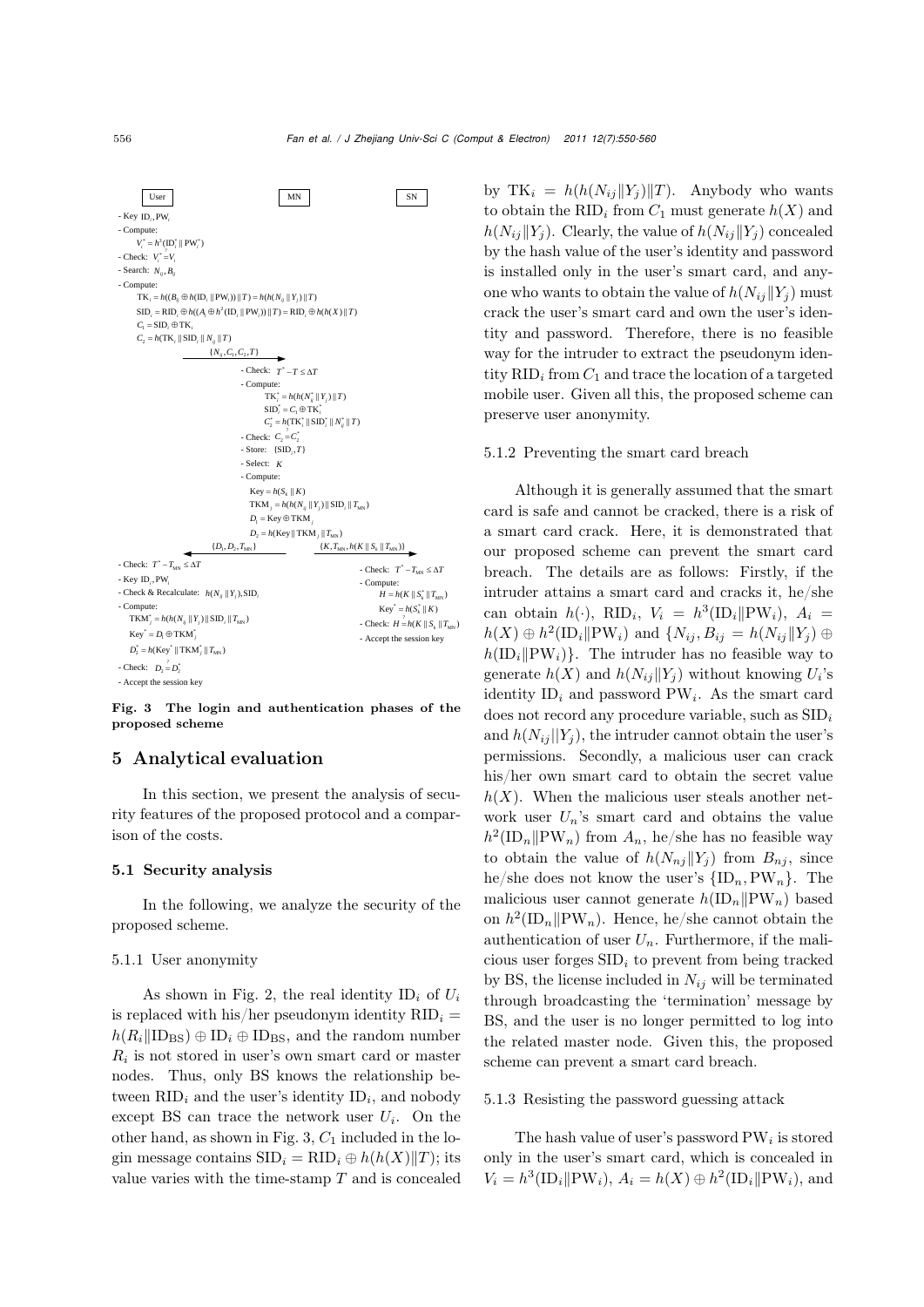$B_{ij} = h(N_{ij} || Y_j) \oplus h(\mathrm{ID}_i || \mathrm{PW}_i)$ . Assume an intruder steals the smart card of a network user and cracks it. It is infeasible to guess the user's password without knowing  $h(X)$ ,  $Y_j$ , and ID<sub>i</sub>. Thus, the intruder has no convenient way to ascertain the password. Therefore, the proposed scheme can resist a password guessing attack.

#### 5.1.4 Resisting the replay attack

A replay attack (replaying an intercepted message) cannot work in our protocol. Suppose the intruder intercepts a valid login request  $\{N_{ij}, C_1, C_2, T\}$  and tries to login to the master node by replaying the same. The verification of this login request fails because of the interval  $T^* - T > \Delta T$ , where  $T^*$  is the master node's system time while receiving the replayed message. Therefore, the proposed scheme can resist a replay attack.

#### 5.1.5 Resisting the impersonation attack

In our protocol, if the intruder wants to impersonate a user to pass the verification of the master node, he/she must calculate a valid  $\{C_1, C_2\}$ , where  $C_1 = \text{SID}_i \oplus \text{TK}_i$  and  $C_2 = h(\text{TK}_i \|\text{SID}_i \| N_{ij} \| T).$ Because the intruder does not obtain  $h(X)$  and  $h(N_{ij}||Y_j)$  which are stored in the user's smart card, the intruder cannot forge a valid message  $\{N_{ij}, C_1, C_2, T\}$ . As the above provides, even if the smart card is cracked, the intruder cannot extract  $h(X)$  or  $h(N_{ij}||Y_j)$  without knowing the user's ID<sub>i</sub> and PW*i*. Therefore, the intruder has no chance to log in by launching the impersonation attack.

## 5.1.6 Resisting the stolen-verifier attack

Assume that an intruder has stolen verifier  $V_i = h^3(\text{ID}_i||\text{PW}_i)$ . To pass the verification of a master node, the intruder must have  $h(\mathrm{ID}_i||\mathrm{PW}_i)$  to generate  $TK_i$ , and  $h^2($   $\text{ID}_i \parallel$   $\text{PW}_i$   $)$  to generate  $\text{SID}_i$ . The intruder cannot calculate  $h(\mathrm{ID}_i \|\mathrm{PW}_i)$  since he/she does not know the user's ID*<sup>i</sup>* or PW*i*. Therefore, the proposed scheme can resist a stolen-verifier attack.

## 5.1.7 Resisting the denial-of-service attack

As shown in Fig. 3, the whole process of user authentication requires only two hash operations for each sensor node. Thus, the authentication of each message will not occupy too much energy, memory, or computational resources on the sensor node.

Therefore, the proposed scheme can resist the DoS attack.

## 5.2 Formal proof

## 5.2.1 AVISPA

Formal proof is not an easy task due to the complicated procedure. Any intruders who are called the Dolev-Yao intruder (Dolev and Yao, 1983) can overhear, intercept messages, inject new messages, or modify messages in transit. AVISPA (automated validation of Internet security protocols and applications) (http://www.avispa-project.org) is a tool which provides a modular and expressive formal language, called the high level protocol specification language (HLPSL), for specifying intended protocols and formally validating them. The current version of the tool integrates the following four back-ends: on-the-fly model-checker (OFMC), constraint-logicbased attack searcher (CL-AtSe), SAT-based modelchecker (SATMC), and tree automata based on automatic approximations for the analysis of security protocols (TA4SP). The Dolev-Yao intruder is implemented in AVISPA, which is appropriate to the analysis of wireless security protocols.

#### 5.2.2 Verifying the proposed protocol

Since the user's identity ID*i*, password PW*i*, and the smart card are encrypted in the transfer channel, the intruder cannot crack the network user or the BS's secret messages through a secure channel. Thus, the formal proof is focused mainly on the login and authentication phases. The whole process is as follows. Firstly, the network user calculates related parameters and then sends the login message to the master node. Secondly, the master node verifies the login message. If the message can pass the verification, the master node selects a random number, and generates a session key for the user and sensor nodes in its cell. Finally, the master node issues the session key to the user, which is concealed by a temporary key. Meanwhile, it issues the random number to the sensor nodes. Fig. 4 presents the diagram transitions for the whole process mentioned above, which can be easily translated to HLPSL.

The test results are detailed as follows: (1) OFMC reports that the protocol is safe; (2) CL-AtSe reports that the protocol is safe; (3) SATMC reports that it does not support the protocol owing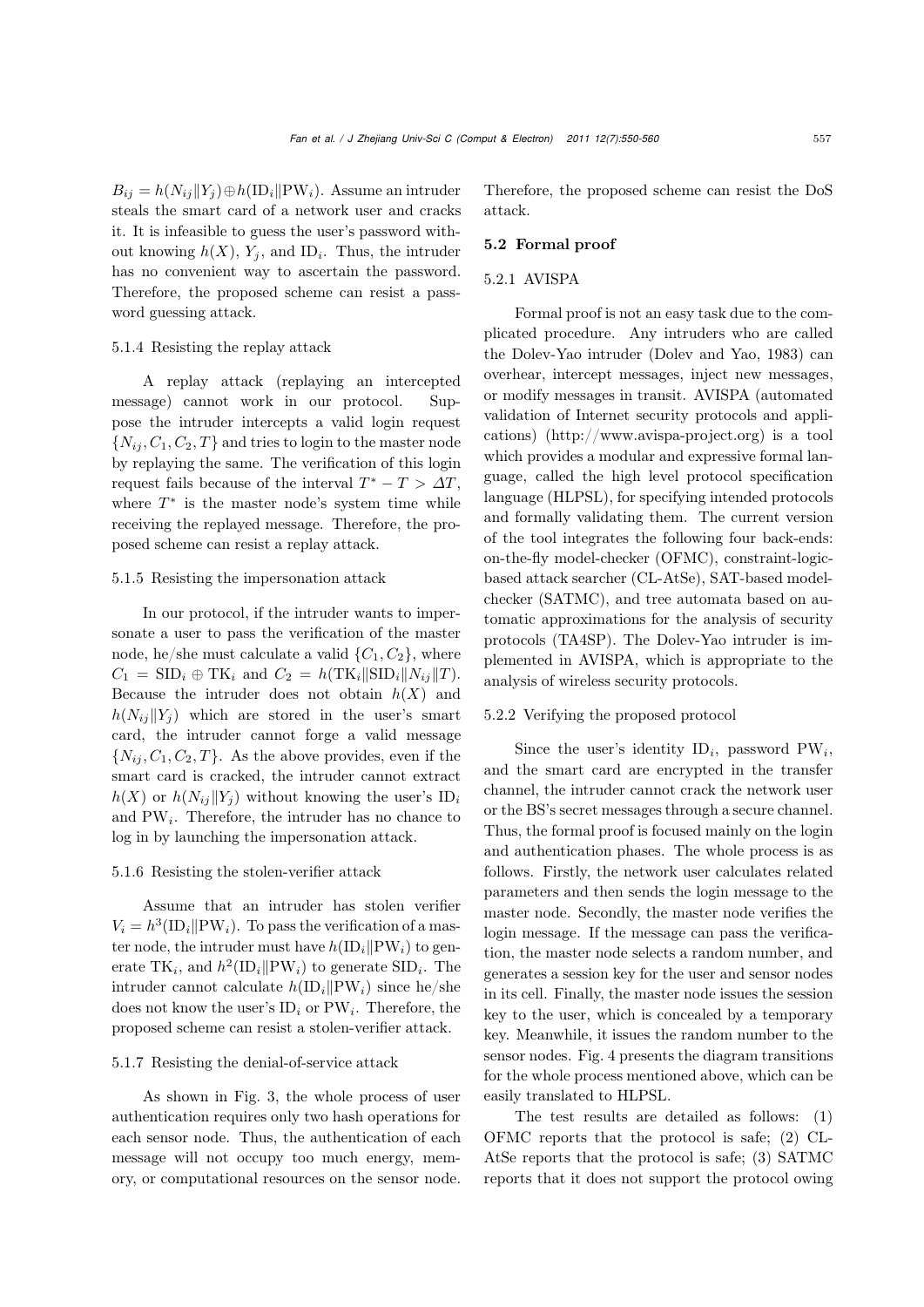

Fig. 4 The diagram transitions for the login and authentication phases

to the requirement of the algebraic equation on the XOR operator; (4) TA4SP also reports that it does not support the XOR operator currently.

## 5.3 Cost overhead evaluation

In this section, we analyze the proposed scheme in terms of computation and communication costs. Some notations are further defined as: (1) T*h*, the time of performing a one-way hash function  $h(\cdot); (2)$  $T_{XOR}$ , the time for performing an XOR operation; (3)  $C_{\rm ub}$ , the delay time for the communication between a user and the base station; (4)  $C_{um}$ , the delay time for the communication between a user and the master node (i.e., gateway node); (5)  $C_{\text{ms}}$ , the delay time for the communication between the master node and a sensor node.

Assume that there are  $n$  master nodes in the network scopes. Table 3 shows the overall cost of the proposed efficient and DoS-resistant user authentication scheme for two-tiered WSNs.

As shown in Table 3, the total cost, which is the sum of computation and communication costs for all the three phases, is  $(25 + n)T_h + (11 + n)T_{XOR}$  +  $2C_{\rm ub} + 2C_{\rm um} + C_{\rm ms}$ . In order to suit to the twotiered architecture of WSN, the network model of our proposed scheme assumes fewer resource-rich master nodes (i.e., gateway nodes) in the WSN.

#### 5.3.1 Computation cost

Considering the constrained resource in the

sensor node, we use only a one-way hash function and exclusive-OR operation. As shown in Table 3, even though the BS needs to operate  $n$  times hash function operations for the network user to generate the warrant table, the computational cost of our scheme in the registration phase is well-suited to the assumed network model. Especially, if there is only one master node, the total computational cost in the registration phase is  $6T_h + 4T_{XOR}$ . Furthermore, the master node needs no computation and stores the users' registration information. As the sensor node requires only two hash operations, the computational cost of our protocol in the authentication phase is fit for the resource-limited sensor node. Therefore, our scheme is practical for real world applications in enhancing the security over wireless communications.

#### 5.3.2 Communication cost

In our proposed scheme, the user login and authentication phases require three messages be exchanged among the user, the master node, and sensor nodes. Obviously, the message size is under control owing to the length of the hash value, such as  $C_1$ ,  $D_1$ , and  $h(K||S_k||T_{MN})$ . Thus, the consumption of communication is low and restricted.

To sum up, according to the above analysis, the proposed scheme is simple and efficient for two-tiered WSNs.

## 6 Conclusions

In this paper, an efficient and DoS-resistant user authentication scheme has been proposed for two-tiered wireless sensor networks. The proposed scheme does not request master nodes to forward login request messages or to maintain a long user list. Further, the proposed approach can preserve user anonymity and prevent a smart card security breach. According to security analysis, the scheme can withstand replay attacks, impersonation attacks, DoS attacks, and various other network attacks. Since the proposed approach applies only the one-

Table 3 Cost of the proposed protocol in all the three phases

| Phase                 | Overhead cost                              |                                                  |                                        |        |  |
|-----------------------|--------------------------------------------|--------------------------------------------------|----------------------------------------|--------|--|
|                       | $U_i$                                      | Base station                                     | Master node (gateway node) Sensor node |        |  |
| Registration<br>Login | $C_{\rm ub}$<br>$6T_h + 3T_{XOB} + C_{um}$ | $(5+n)T_h + (3+n)T_{\text{XOR}} + C_{\text{ub}}$ |                                        |        |  |
| Authentication        | $6T_h + 3T_{XOR}$                          |                                                  | $6T_h + 2T_{XOR} + C_{um} + C_{ms}$    | $2T_h$ |  |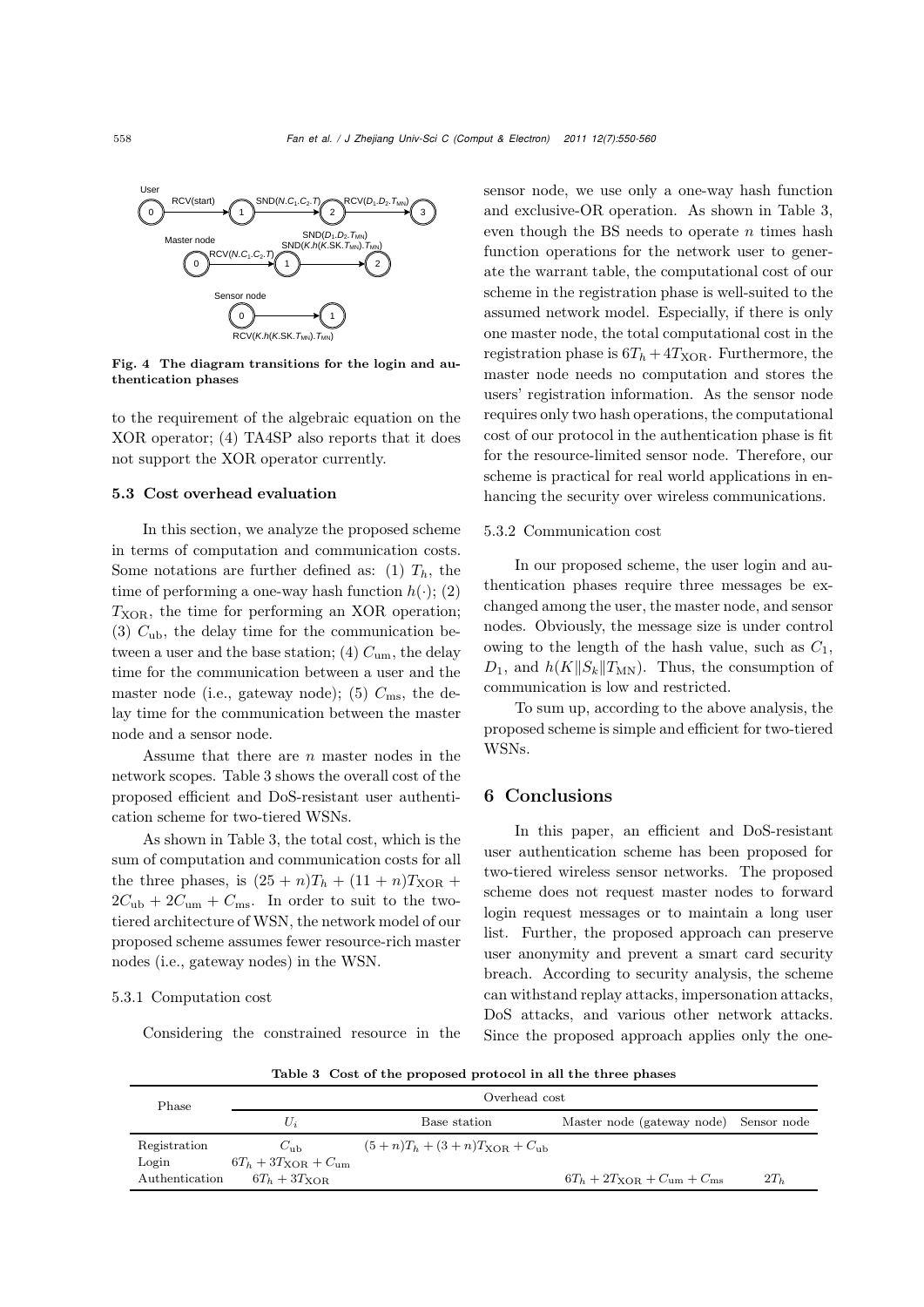way hash function and exclusive-OR operations, it is suitable for the resource constrained sensor nodes. To the best of our knowledge, there has to date been no user authentication scheme for two-tiered WSNs. In conclusion, our proposed authentication scheme for two-tiered WSNs is efficient and secure enough to be applied in the real world.

#### References

- Awasthi, A., 2004. Comment on a dynamic ID-based remote user authentication scheme. *Trans. Cryptol.*, 1(2):15- 17.
- Awasthi, A., Lal, S., 2004. An enhanced remote user authentication scheme using smart cards. *IEEE Trans. Consum. Electron.*, 50(2):583-586. [doi:10.1109/TCE. 2004.1309430]
- Benenson, Z., Gedicke, N., Raivio, O., 2005. Realizing Robust User Authentication in Sensor Networks. Proc. Workshop on Real-World Wireless Sensor Networks, p.1-5.
- Chang, C.C., Wu, T.C., 1991. Remote password authentication with smart cards. *IEE Proc. E Comput. Digit. Tech.*, 138(3):165-168. [doi:10.1049/ip-e.1991.0022]
- Das, M.L., 2009. Two-factor user authentication in wireless sensor networks. *IEEE Trans. Wirel. Commun.*, 8(3):1086-1090. [doi:10.1109/TWC.2008.080128]
- Das, M.L., Saxena, A., Gulati, V.P., 2004. A dynamic IDbased remote user authentication scheme. *IEEE Trans. Consum. Electron.*, 50(2):629-631. [doi:10.1109/TCE. 2004.1309441]
- Desnoyers, P., Ganesan, D., Shenoy, P., 2005. TSAR: a Two Tier Sensor Storage Architecture Using Interval Skip Graphs. Proc. 3rd Int. Conf. on Embedded Networked Sensor Systems, p.39-50. [doi:10.1145/ 1098918.1098923]
- Diao, Y., Ganesan, D., Mathur, G., Shenoy, P.J., 2007. Rethinking Data Management for Storage-Centric Sensor Networks. Proc. Conf. on Innovative Data Systems Research, p.22-31.
- Dolev, D., Yao, A., 1983. On the security of public key protocols. *IEEE Trans. Inform. Theory*, 29(2):198- 208. [doi:10.1109/TIT.1983.1056650]
- Du, W., Deng, J., Han, Y., Varshney, P., 2003. A Pairwise Key Predistribution Scheme for Wireless Sensor Networks. ACM Conf. on Computer and Communications Security, p.42-51.
- Eschenauer, L., Gligor, V.D., 2002. A Key-Management Scheme for Distributed Sensor Networks. Proc. 9th ACM Conf. on Computer and Communications Security, p.41-47. [doi:10.1145/586110.586117]
- Fan, C.I., Chan, Y.C., Zhang, Z.K., 2005. Robust remote authentication scheme with smart cards. *Comput. & Secur.*, 24(8):619-628. [doi:10.1016/j.cose.2005.03.006]
- Gnawali, O., Jang, K.Y., Paek, J., Vieira, M., Govindan, R., Greenstein, B., Joki, A., Estrin, D., Kohler, E., 2006. The Tenet Architecture for Tiered Sensor Networks. Proc. 4th Int. Conf. on Embedded Networked Sensor Systems, p.153-166. [doi:10.1145/1182807.1182823]
- He, D.J., Cui, L., Huang, H., Ma, M., 2009. Design and verification of enhanced secure localization scheme in

wireless sensor networks. *IEEE Trans. Parall. Distr. Syst.*, 20(7):1050-1058. [doi:10.1109/TPDS.2008.166]

- He, D.J., Gao, Y., Chan, S., Chen, C., Bu, J.J., 2010. An enhanced two-factor user authentication scheme in wireless sensor networks. *Int. J. Ad Hoc Sensor Wirel. Networks*, 10(4):361-371.
- He, D.J., Ma, M., Zhang, Y., Chen, C., Bu, J.J., 2011. A strong user authentication scheme with smart cards for wireless communications. *Comput. Commun.*, 34(3):367-374. [doi:10.1016/j.comcom.2010.02.031]
- Hsiang, H.C., Shih, W.K., 2009. Improvement of the secure dynamic ID based remote user authentication scheme for multi-server environment. *Comput. Stand. Interfaces*, 31(6):1118-1123. [doi:10.1016/j.csi.2008.11.002]
- Hwang, M.S., Li, L.H., 2000. A new remote user authentication scheme using smart cards. *IEEE Trans. Consum. Electron.*, 46(1):28-30. [doi:10.1109/30.826377]
- Jiang, Y., Lin, C., Shen, X., Shi, M., 2006. Mutual authentication and key exchange protocols for roaming services in wireless mobile networks. *IEEE Trans. Wirel. Commun.*, 5(9):2569-2577. [doi:10.1109/TWC.2006.05063]
- Lazos, L., Poovendran, R., 2004. SeRLoc: Secure Range-Independent Localization for Wireless Sensor Networks. Proc. 3rd ACM Workshop on Wireless Security, p.21- 30. [doi:10.1145/1023646.1023650]
- Lee, C.C., Hwang, M.S., Liao, I.E., 2006. Security enhancement on a new authentication scheme with anonymity for wireless environments. *IEEE Trans. Ind. Electron.*, 53(5):1683-1687. [doi:10.1109/TIE.2006.881998]
- Lee, C.Y., Lin, C.H., Chang, C.C., 2005. An Improved Low Communication Cost User Authentication Scheme for Mobile Communication. 19th Int. Conf. on Advanced Information Networking and Applications, p.249-252. [doi:10.1109/AINA.2005.106]
- Lee, J.S., Chang, J.H., Lee, D.H., 2009. Security flaw of authentication scheme with anonymity for wireless communications. *IEEE Commun. Lett.*, 13(5):292- 293. [doi:10.1109/LCOMM.2009.090074]
- Liao, Y.P., Wang, S.S., 2009. A secure dynamic ID based remote user authentication scheme for multi-server environment. *Comput. Stand. Interfaces*, 31(1):24-29. [doi:10.1016/j.csi.2007.10.007]
- Liu, D., Ning, P., 2003. Establishing Pairwise Keys in Distributed Sensor Networks. ACM Conf. on Computer and Communications Security, p.52-61.
- Ren, K., Lou, W., Zhang, Y., 2008. LEDS: providing location-aware end-to-end data security in wireless sensor networks. *IEEE Trans. Mob. Comput.*, 7(5):585- 598. [doi:10.1109/TMC.2007.70753]
- Shi, J., Zhang, R., Zhang, Y., 2009. Secure Range Queries in Tiered Sensor Networks. IEEE INFOCOM, p.945-953. [doi:10.1109/INFCOM.2009.5062005]
- Tsai, J.L., 2008. Efficient multi-server authentication scheme based on one-way hash function without verification table. *Comput. & Secur.*, <sup>27</sup>(3-4):115-121. [doi:10.1016/j.cose.2008.04.001]
- Wong, K.H.M., Zheng, Y., Cao, J.N., Wang, S.W., 2006. A Dynamic User Authentication Scheme for Wireless Sensor Networks. IEEE Int. Conf. on Sensor Networks, Ubiquitous, and Trustworthy Computing, 1:244- 251. [doi:10.1109/SUTC.2006.1636182]